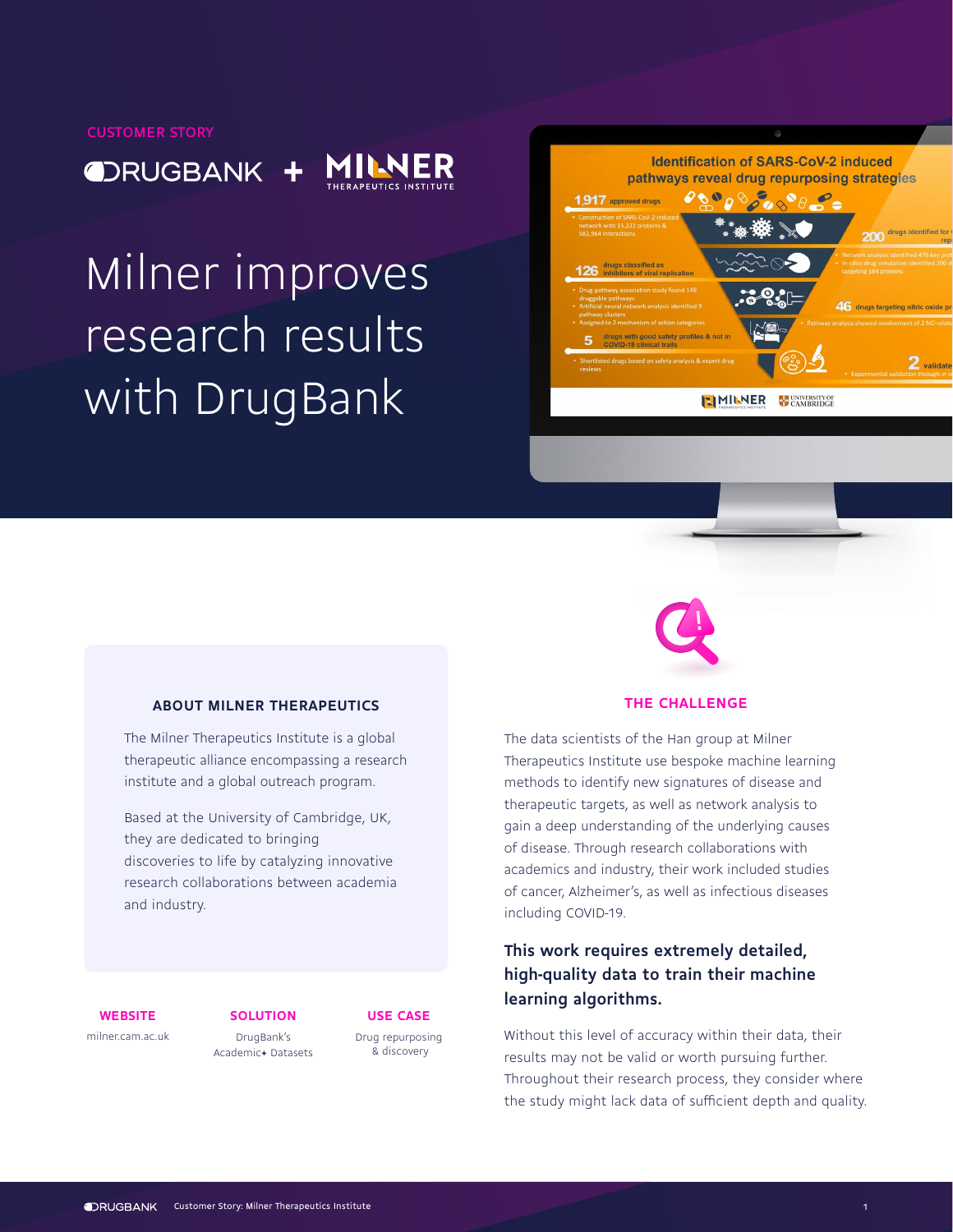During their COVID-19 research, the team worked to identify drugs that could potentially be repurposed to prevent or treat the infection. The focus was on identifying key proteins and biological pathways that had the potential to be targeted by drugs.

From this research, they identified 200 drugs for repurposing, however, they needed a way to assess risk, implications, and efficacy for each of these drugs.  $\alpha$ 



### **THE SOLUTION**

In their search for reliable, in-depth drug data they turned to DrugBank. The Milner team found value in the strict data standards, guidelines for connecting drug targets, adherence to a clear organizational structure, and breadth of information.

The team lead Namshik Han was clear about what they were looking for.

**"We are very careful about preparing our training datasets. We don't want to have large quantities of data that are of low quality. For reliable data science, we need the highest quality data."** 

Further, they also wanted to be able to look beyond the data to understand its origin, lineage, and updates.

DrugBank was able to provide numerous drug datasets that proved to be powerful for Milner's research, including targets, toxicity, drug-drug interactions, indications, mechanisms of action, and clinical trials data.

Drug A

Management

Description

References

Drug A  $\qquad \qquad \sum_{n=1}^{\infty}$  Drug B **MODERATE**

24 h

Drug B

Drug C

SEARCH FOR INTERACTIONS Drug B

Drug C Drug A

**MODERATE**

5ج

Drug C

Drug A

Drug A

Specifically looking at their work on COVID-19, Milner relied on our drug-drug interaction dataset to understand the implications of each potential drug. Additionally, they integrated the clinical trials dataset as a means of seeing where each of the potential 200 drugs were in the testing process and to make trial information easier to search.  $\alpha$